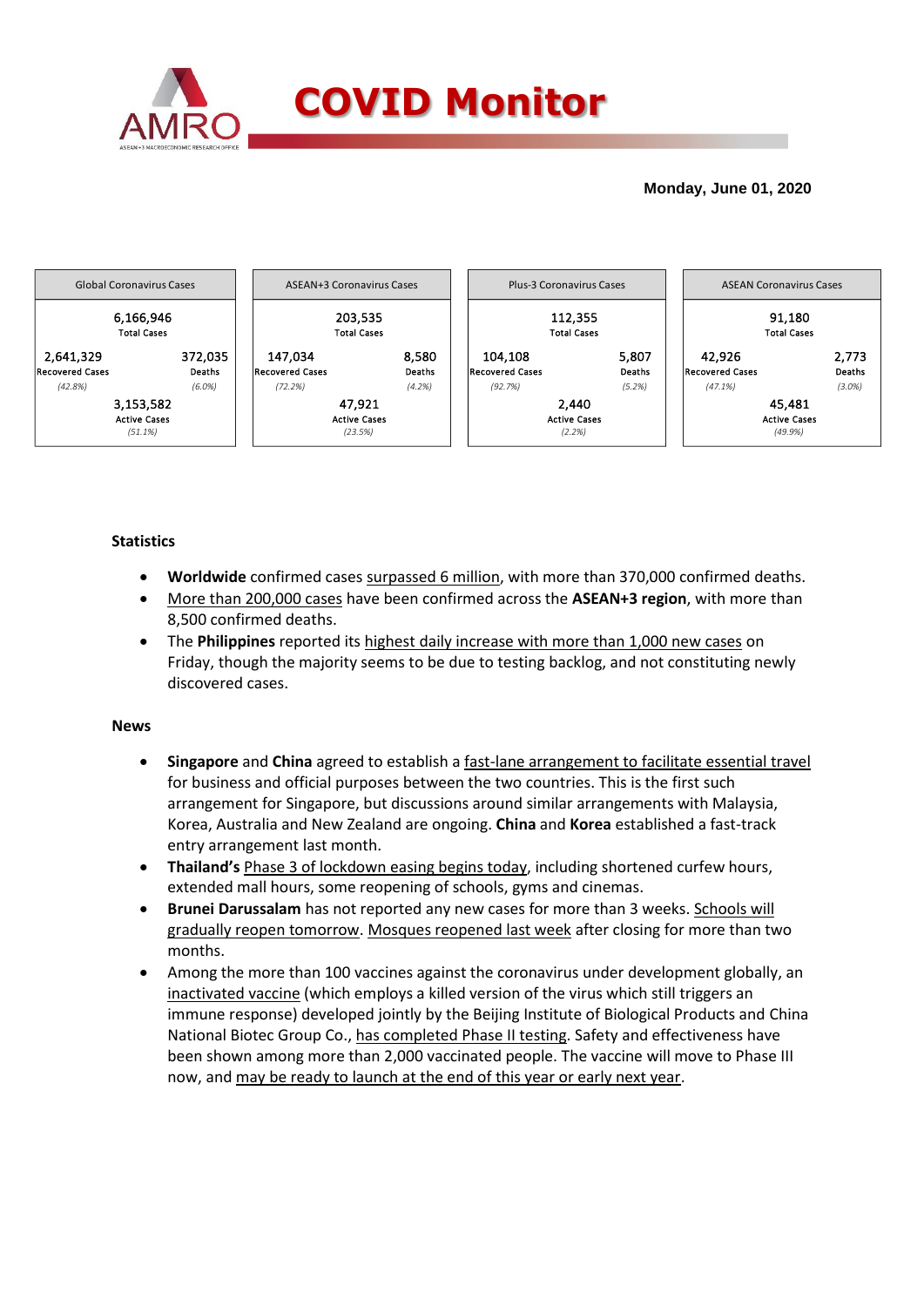

### Overview of Confirmed COVID-19 Cases

Data as of 31/5/2020

| <b>Economy</b>       | <b>Total</b><br>Cases | Cases per 1M<br>Population | <b>New</b><br>Cases | <b>New Cases</b><br>per 1M Pop. | <b>New Cases</b><br>$(7$ -day avg) <sup>1</sup> | <b>ANew</b><br>Cases    | ∆% New<br>Cases | Total,<br><b>Deaths</b> | <b>New</b><br><b>Deaths</b> | <b>Fatality</b><br><b>Rate (%)</b> | <b>Total</b><br><b>Recovered</b> | <b>Recovery</b><br>Rate $(%)2$ | <b>Active</b><br>Cases |
|----------------------|-----------------------|----------------------------|---------------------|---------------------------------|-------------------------------------------------|-------------------------|-----------------|-------------------------|-----------------------------|------------------------------------|----------------------------------|--------------------------------|------------------------|
| Global               | 6,166,946             |                            | 107,929             |                                 |                                                 | $-26,813$               | 1.8             | 372,035                 | 2,909                       | 6.0                                | 2,641,329                        | 42.8                           | 3,153,582              |
| ASEAN+3              | 203,535               |                            | 2,229               |                                 |                                                 | 452                     | 1.1             | 8,580                   | 52                          | 4.2                                | 147,034                          | 72.2                           | 47,921                 |
| Plus-3               | 112,355               |                            | 88                  |                                 |                                                 | 13                      | 0.1             | 5,807                   | 5                           | 5.2                                | 104,108                          | 92.7                           | 2,440                  |
| <b>ASEAN</b>         | 91,180                |                            | 2,141               |                                 |                                                 | 439                     | 2.4             | 2,773                   | 47                          | 3.0                                | 42,926                           | 47.1                           | 45,481                 |
|                      |                       |                            |                     |                                 |                                                 |                         |                 |                         |                             |                                    |                                  |                                |                        |
| China                | 83,017                | 59                         | 16                  | 0.0                             |                                                 | 14                      | 0.0             | 4,634                   | $\pmb{0}$                   | 5.6                                | 78,307                           | 94.3                           | 76                     |
| Hong Kong, China     | 1,084                 | 142                        | $\mathbf 2$         | 0.3                             |                                                 | $^{\mbox{{\small -1}}}$ | 0.2             | $\overline{a}$          | $\mathbf 0$                 | 0.4                                | 1,037                            | 95.7                           | 43                     |
| Japan                | 16,751                | 133                        | 35                  | 0.3                             |                                                 | -8                      | 0.2             | 898                     | $\overline{4}$              | 5.4                                | 14,342                           | 85.6                           | 1,511                  |
| Korea                | 11,503                | 221                        | 35                  | 0.7                             |                                                 | 8                       | 0.3             | 271                     | $\mathbf{1}$                | 2.4                                | 10,422                           | 90.6                           | 810                    |
|                      |                       |                            |                     |                                 |                                                 |                         |                 |                         |                             |                                    |                                  |                                |                        |
| Indonesia            | 26,473                | 98                         | 700                 | 2.6                             |                                                 | 143                     | 2.7             | 1,613                   | 40                          | 6.1                                | 7,308                            | 27.6                           | 17,552                 |
| Malaysia             | 7,819                 | 235                        | 57                  | 1.7                             |                                                 | 27                      | 0.7             | 115                     | $\pmb{0}$                   | 1.5                                | 6,353                            | 81.3                           | 1,351                  |
| Philippines          | 18,086                | 164                        | 862                 | 7.8                             |                                                 | 272                     | 5.0             | 957                     | $\overline{7}$              | 5.3                                | 3,909                            | 21.6                           | 13,220                 |
| Singapore            | 34,884                | 6,118                      | 518                 | 90.8                            |                                                 | 12                      | 1.5             | 23                      | $\pmb{0}$                   | 0.1                                | 21,699                           | 62.2                           | 13,162                 |
| Thailand             | 3,081                 | 45                         | 4                   | 0.1                             |                                                 | 3                       | 0.1             | 57                      | $\mathbf 0$                 | 1.9                                | 2,963                            | 96.2                           | 61                     |
|                      |                       | 313                        | $\mathbf 0$         | 0.0                             |                                                 | $\mathsf 0$             | 0.0             | $\overline{2}$          | $\pmb{0}$                   | 1.4                                |                                  | 97.9                           |                        |
| Brunei Darussalam    | 141                   |                            |                     |                                 |                                                 |                         |                 |                         |                             |                                    | 138                              |                                | $\mathbf{1}$           |
| Cambodia             | 125                   | $\overline{7}$             | 0                   | 0.0                             |                                                 | $^{\mbox{{\small -1}}}$ | 0.0             | $\mathbf 0$             | $\pmb{0}$                   | 0.0                                | 123                              | 98.4                           | $\mathbf 2$            |
| Lao PDR              | 19                    | 3                          | $\mathbf 0$         | 0.0                             |                                                 | $\mathbf 0$             | 0.0             | $\mathbf 0$             | $\mathbf 0$                 | 0.0                                | 16                               | 84.2                           | 3                      |
| Myanmar              | 224                   | $\overline{4}$             | $\mathbf 0$         | 0.0                             |                                                 | $-17$                   | 0.0             | 6                       | $\mathbf 0$                 | 2.7                                | 138                              | 61.6                           | 80                     |
| Vietnam              | 328                   | $\overline{\mathbf{3}}$    | $\Omega$            | 0.0                             |                                                 | $\mathbf 0$             | 0.0             | $\mathbf 0$             | $\mathbf 0$                 | 0.0                                | 279                              | 85.1                           | 49                     |
| Belgium              | 58,381                | 5,069                      | 195                 | 16.9                            |                                                 | 70                      | 0.3             | 9,467                   | 14                          | 16.2                               | 15,887                           | 27.2                           | 33,027                 |
| France               | 185,851               | 2,860                      | 235                 | 3.6                             |                                                 | $-1,565$                | 0.1             | 28,751                  | 31                          | 15.5                               | 66,123                           | 35.6                           | 90,977                 |
| Germany              | 183,410               | 2,210                      | 221                 | 2.7                             |                                                 | $-46$                   | 0.1             | 8,540                   | 10                          | 4.7                                | 165,352                          | 90.2                           | 9,518                  |
| Italy                | 232,997               | 3,868                      | 333                 | 5.5                             |                                                 | $-83$                   | 0.1             | 33,415                  | 75                          | 14.3                               | 157,507                          | 67.6                           | 42,075                 |
| Netherlands          | 46,442                | 2,687                      | 185                 | 10.7                            |                                                 | 54                      | 0.4             | 5,956                   | 5                           | 12.8                               |                                  | $\overline{\phantom{a}}$       |                        |
| Spain                | 239,479               | 5,110                      | 251                 | 5.4                             |                                                 | $-413$                  | 0.1             | 28,752                  | $\overline{2}$              | 12.0                               | 150,376                          | 62.8                           | 53,521                 |
| Switzerland          | 30,862                | 3,569                      | 17                  | 2.0                             |                                                 | $\mathbf 0$             | 0.1             | 1,920                   | $\mathbf 1$                 | 6.2                                | 28,500                           | 92.3                           | 442                    |
| United Kingdom       | 274,762               | 4,085                      | 1,936               | 28.8                            |                                                 | 332                     | 0.7             | 38,489                  | 113                         | 14.0                               |                                  | $\sim$                         |                        |
|                      |                       |                            |                     |                                 |                                                 |                         |                 |                         |                             |                                    |                                  |                                |                        |
| Brazil               | 514,849               | 2,436                      | 16,409              | 77.6                            |                                                 | $-16,865$               | 3.3             | 29,314                  | 480                         | 5.7                                | 206,555                          | 40.1                           | 278,980                |
| Canada               | 92,479                | 2,446                      | 798                 | 21.1                            |                                                 | 26                      | 0.9             | 7,374                   | 215                         | 8.0                                | 49,213                           | 53.2                           | 35,892                 |
| Chile                | 99,688                | 5,123                      | 4,830               | 248.2                           |                                                 | 610                     | 5.1             | 1,054                   | 57                          | 1.1                                | 42,727                           | 42.9                           | 55,907                 |
| Mexico               | 90,664                | 713                        | 3,152               | 24.8                            |                                                 | 267                     | 3.6             | 9,930                   | 151                         | 11.0                               | 63,772                           | 70.3                           | 16,962                 |
| Peru                 | 164,476               | 5,011                      | 8,805               | 268.2                           |                                                 | $-5,087$                | 5.7             | 4,506                   | 135                         | 2.7                                | 67,208                           | 40.9                           | 92,762                 |
| <b>United States</b> | 1,786,133             | 5,395                      | 19,949              | 60.3                            |                                                 | $-4,126$                | 1.1             | 104,232                 | 602                         | 5.8                                | 444,758                          | 24.9                           | 1,237,143              |
|                      |                       |                            |                     |                                 |                                                 |                         |                 |                         |                             |                                    |                                  |                                |                        |
| Australia            | 7,202                 | 277                        | 10                  | 0.4                             |                                                 | $\overline{2}$          | 0.1             | 103                     | $\mathbf 0$                 | 1.4                                | 6,618                            | 91.9                           | 481                    |
| India                | 190,609               | 139                        | 8,782               | 6.4                             |                                                 | 446                     | 4.8             | 5,408                   | 223                         | 2.8                                | 91,852                           | 48.2                           | 93,349                 |
| Iran                 | 151,466               | 1,800                      | 2,516               | 29.9                            |                                                 | 234                     | 1.7             | 7,797                   | 63                          | 5.1                                | 118,848                          | 78.5                           | 24,821                 |
| Russia               | 405,843               | 2,768                      | 9,268               | 63.2                            |                                                 | 316                     | 2.3             | 4,693                   | 138                         | 1.2                                | 171,883                          | 42.4                           | 229,267                |
| Saudi Arabia         | 85,261                | 2,453                      | 1,877               | 54.0                            |                                                 | 259                     | 2.3             | 503                     | 23                          | 0.6                                | 62,442                           | 73.2                           | 22,316                 |
| Turkey               | 163,942               | 1,951                      | 839                 | 10.0                            |                                                 | $-144$                  | 0.5             | 4,540                   | 25                          | 2.8                                | 127,973                          | 78.1                           | 31,429                 |

Source: Haver Analytics, sourced from John Hopkins University; AMRO staff calculations.

Notes: New cases since previous day. Δ% refers to percentage change since previous day. Fatality rate measured as deaths per confirmed infections.<br>1/ Since January 31, 2020.<br>2/ Recovery rate is a proxy for the stage of the